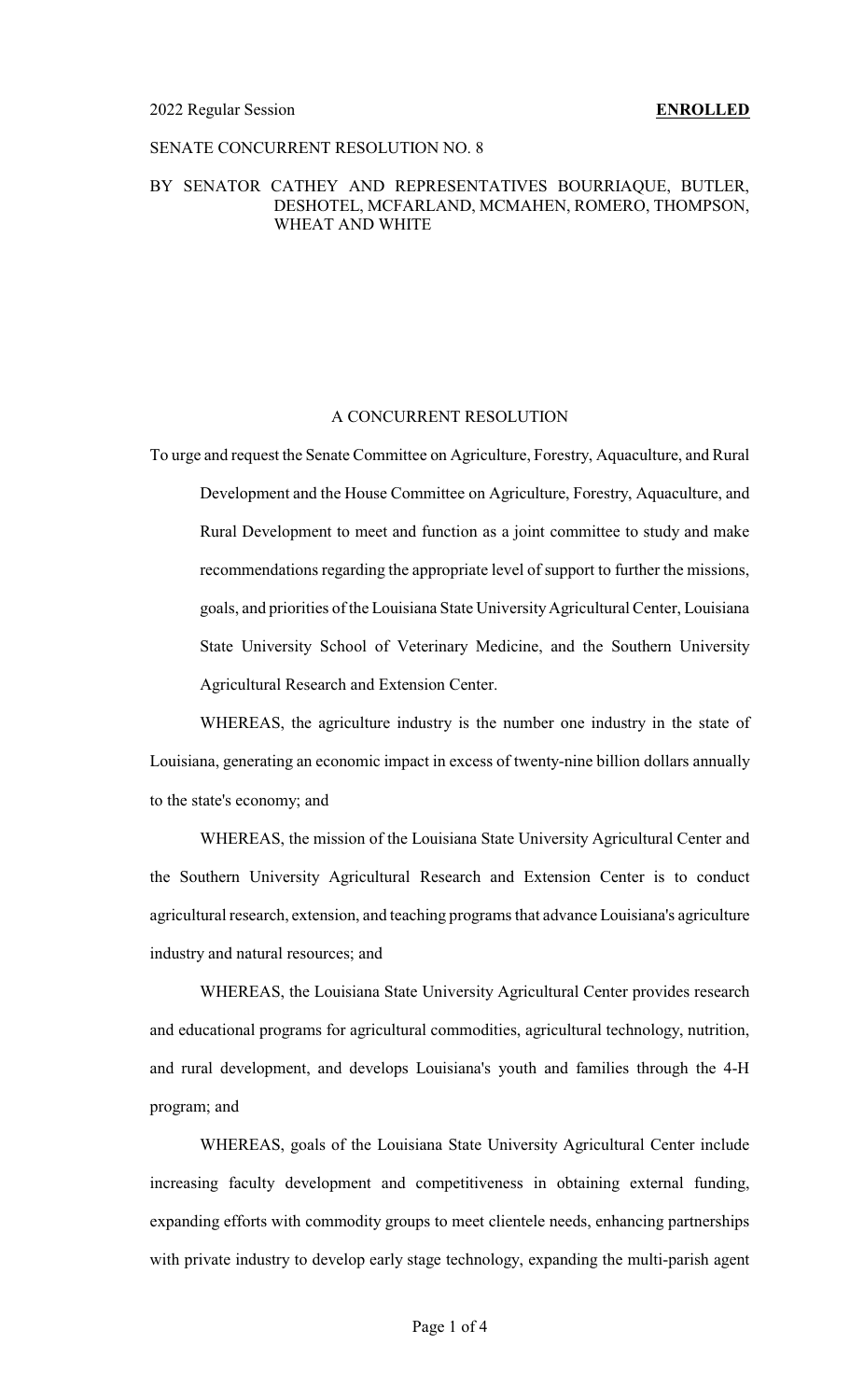model to meet needs, establishing a medicinal plants research and education initiative, increasing public awareness on the youth development opportunities offered by Louisiana 4-H, increasing teaching, research, and outreach in digital agricultural technologies, and increasing community health and nutrition programs; and

WHEREAS, the Louisiana State University School of Veterinary Medicine serves as the only veterinary school in the state and through its missions of teaching, healing, discovering, and protecting provides for the mutually dependent health of animals, people, and the environment by teaching the next generation of veterinarians and biomedical scientists to attain the highest levels of intellectual and medical expertise, cultural competency, ethical standards, and personal development, which aid in healing Louisiana's animal patients, and in so doing improving the economics and well-being of the people who rely on them; and

WHEREAS, the Louisiana State University School of Veterinary Medicine also provides an important public health benefit to the state by monitoring, detecting, communicating, preventing, and treating emerging and potential threats and outbreaks of various animal diseases, while discovering new therapies, diagnostics, and mechanisms that lead to cures of animal and human diseases ensuring the livestock and companion animal population and citizens of our state remain healthy and safe; and

WHEREAS, the goals of the Louisiana State University School of Veterinary Medicine include increasing class size to serve the growing demand for veterinarians throughout the state, expanding faculty to enhance teaching and research efforts specifically in the biomedical areas of preventing and curing animal and human disease, engaging new and creative avenues of external research funding, and expanding cancer research efforts; and

WHEREAS, the Southern University Agricultural Research and Extension Center conducts agricultural related training for producers to meet their business management needs, provides a robust cooperative extension network for small, disadvantaged, beginning, veteran, women, and underserved farmers and stakeholders, provides opportunities for youth to develop leadership skills through the annual livestock show, hosts multiple educational opportunities including the annual Louisiana Small Farmer Conference, and conducts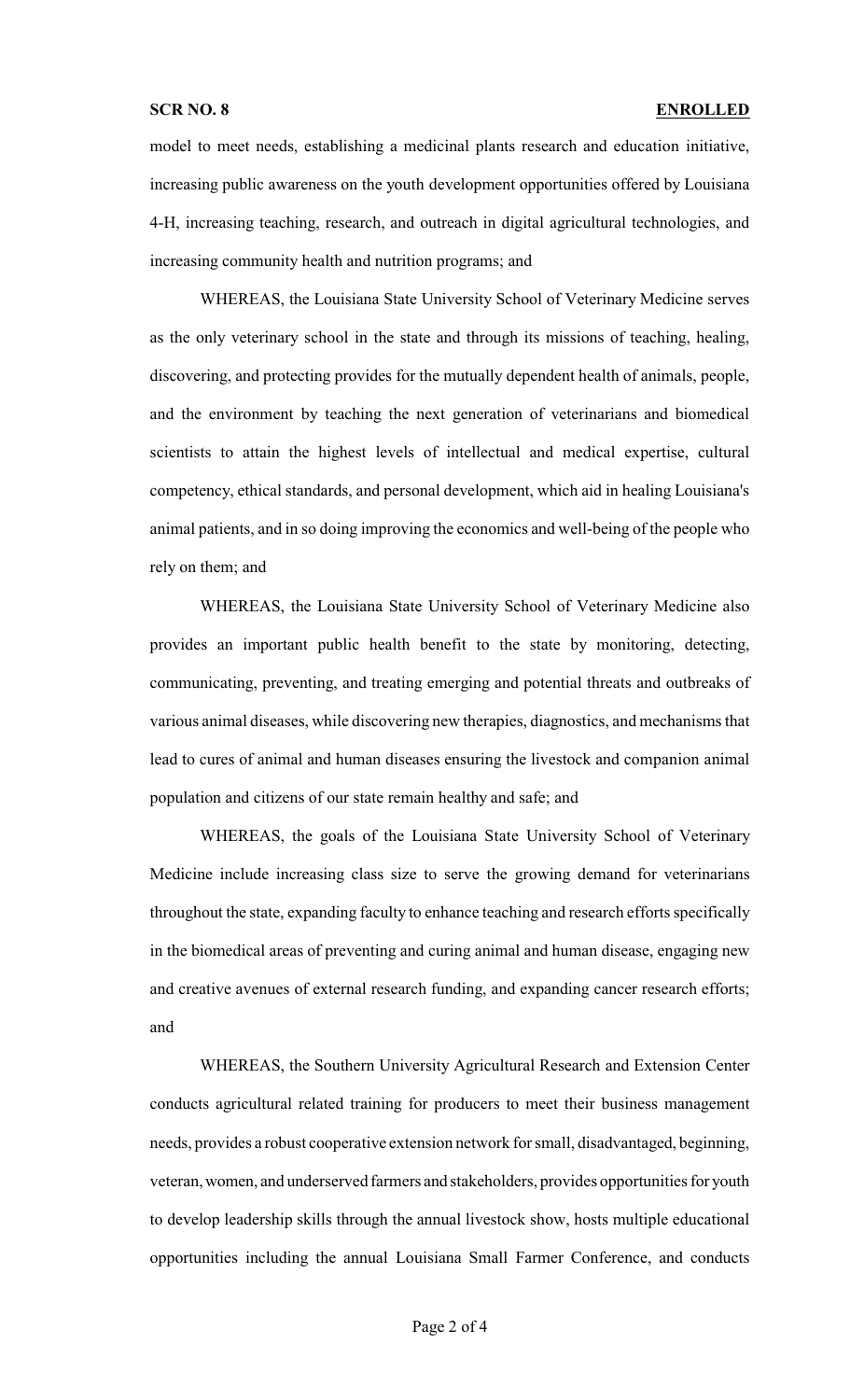certification and training programs to enhance the capacity of Louisiana's small farms and businesses; and

WHEREAS, goals of the Southern University Agricultural Research and Extension Center include increasing resources to meet agricultural land-grant mandates, developing new partnerships and strengthening existing collaborations with private industry to increase opportunities for growth, enhancing research capabilities in the hemp and medical marijuana programs, and making facility improvements to better serve students and statewide extension programs; and

WHEREAS, it should be a priority of the Legislature of Louisiana to understand the current programs and resources of the two AgCenters and the veterinary school and address any needs, issues, or obstacles to growth that the institutions might face.

THEREFORE, BE IT RESOLVED that the Legislature of Louisiana does hereby urge and request the Senate Committee on Agriculture, Forestry, Aquaculture, and Rural Development and the House Committee on Agriculture, Forestry, Aquaculture, and Rural Development to meet and function as a joint committee to study and make recommendations regarding the appropriate level of support to further the missions, goals, and priorities of the Louisiana State University Agricultural Center, Louisiana State University School of Veterinary Medicine, and the Southern University Agricultural Research and Extension Center.

BE IT FURTHER RESOLVED that the chairmen of the Senate and House committees on agriculture, forestry, aquaculture, and rural development shall serve as co-chairmen of the joint committee at its initial meeting to be held no later than September 30, 2022.

BE IT FURTHER RESOLVED that the joint committee shall solicit information, data, and input from the Louisiana State University Agricultural Center, Louisiana State University School of Veterinary Medicine, and the Southern University Agricultural Research and Extension Center.

BE IT FURTHER RESOLVED that the joint committee shall submit a report of its findings and recommendations to the legislature no later than sixty days prior to the convening of the 2023 Regular Session.